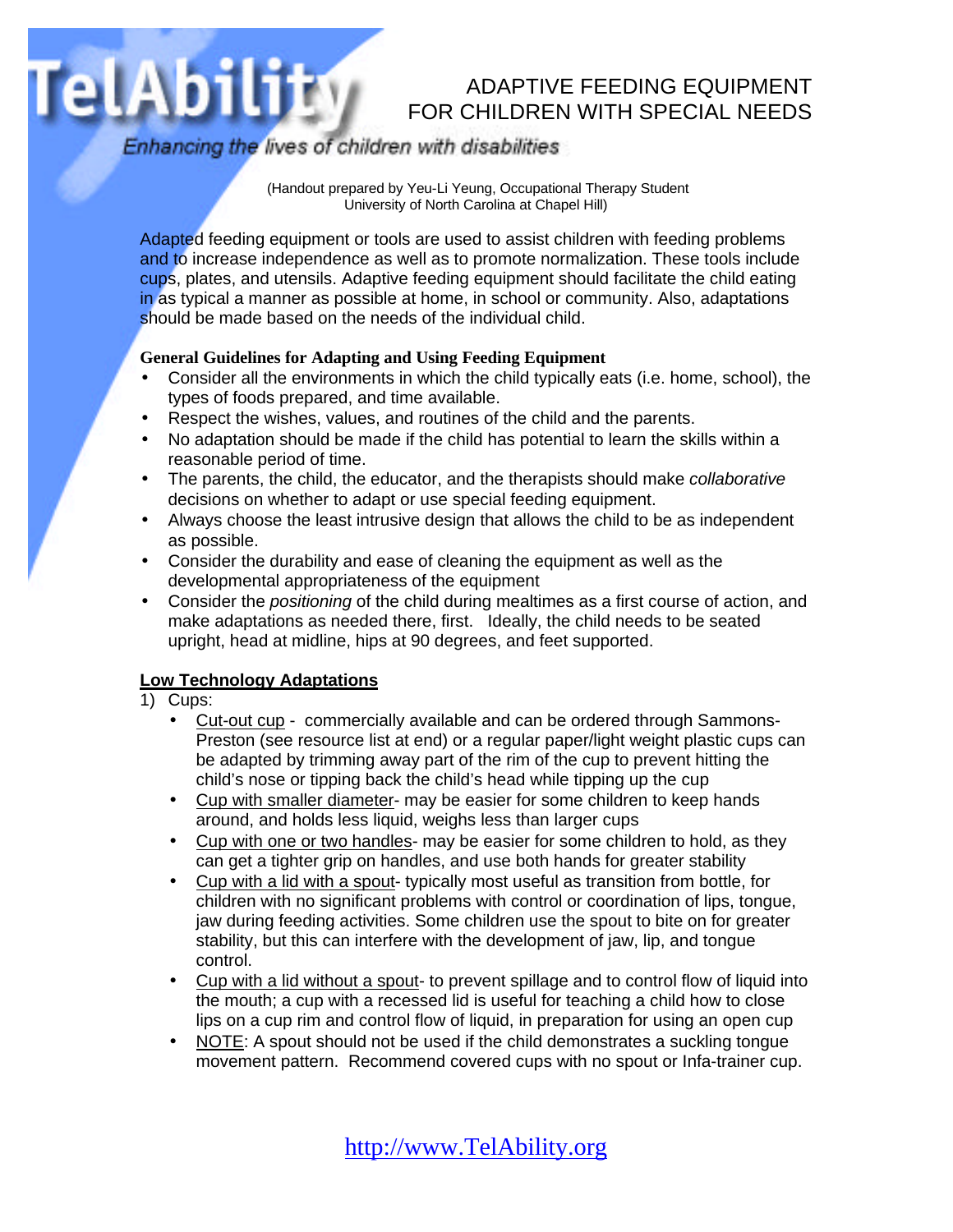## ADAPTIVE FEEDING EQUIPMENT FOR CHILDREN WITH SPECIAL NEEDS

Enhancing the lives of children with disabilities

Pg 2

2) Straws:

TelAbility

- **Drinking from a straw can help the child develop sucking, and improve lip** closure, strength, and control, and use an appropriate chin tuck position.
- A variety of fun and commercially available straws (i.e. colorful ones, Krazy straws) may provide an additional motivation to the child.
- 3) Spoons:
	- Use adapted spoons (i.e. spoon with bent handle or rubber bowl) for children with hypersensitive bite or gag reflex
	- When choosing an appropriate spoon, it is important to consider the size and depth of the bowl of the spoon, the plastic material covering the bowl, the shape of the handle, and the length of the handle.
		- $\triangleright$  Size of the bowl of the spoon and the child's mouth should be proportional
		- $\triangleright$  It is easier to remove food from a shallow bowl than a deep bowl of the spoon.
		- $\triangleright$  Heavy plastic spoon provides sturdiness, not as easy to break when bitten.
		- $\triangleright$  Cold, metal spoon can irritate the child; nylon, plastic, or rubber- coated spoons are more helpful for children who are hypersensitive to hot or cold.
- Built-up handle to facilitate grasp and develop spoon-to-mouth skill; may build up the handle with foam, textured materials, Dyna-form (putty-like texture) or tapes; may add weights to give more sensory input to help control and steady movement.
- Bent-handle spoon the handle is bent between 45 to 90 degrees; used for a child with limited movement, to aid their success in getting full spoon in mouth without need for significant control of forearm, wrist and hand movement
- Universal cuff, elastic and hook-pile Velcro, or elastic ponytail holder loop around palm and/or utensil handle in various configurations to help secure the spoon in the child's hand (available also through Sammons Preston company)
- 4) Plates and bowls:
- A raised edge or a plate guard fastened on the edge of the plate to provide a surface against which the child scoops food.
- Scoop dishes (with suction cups underneath) provides stability onto the table, and side to scoop against.
- Dycem or nonskid pressure-sensitive pads (commercially available) used underneath a dish or bowl to prevent sliding on table surface.

#### **High Technology Adaptations**

• Mechanical feeders that are commercially available

Ball-bearing feeder – appropriate for a child with low muscle tone; support weight of the child's arm.

Friction feeder – appropriate for a child with spasticity, mild tremors; helps control extraneous motion.

Electric feeder – allows the child to feed self without using his or her arms; operates by slight head motion on a chin switch that activates a motorized pusher that fills the spoon and move it to the child's mouth automatically.